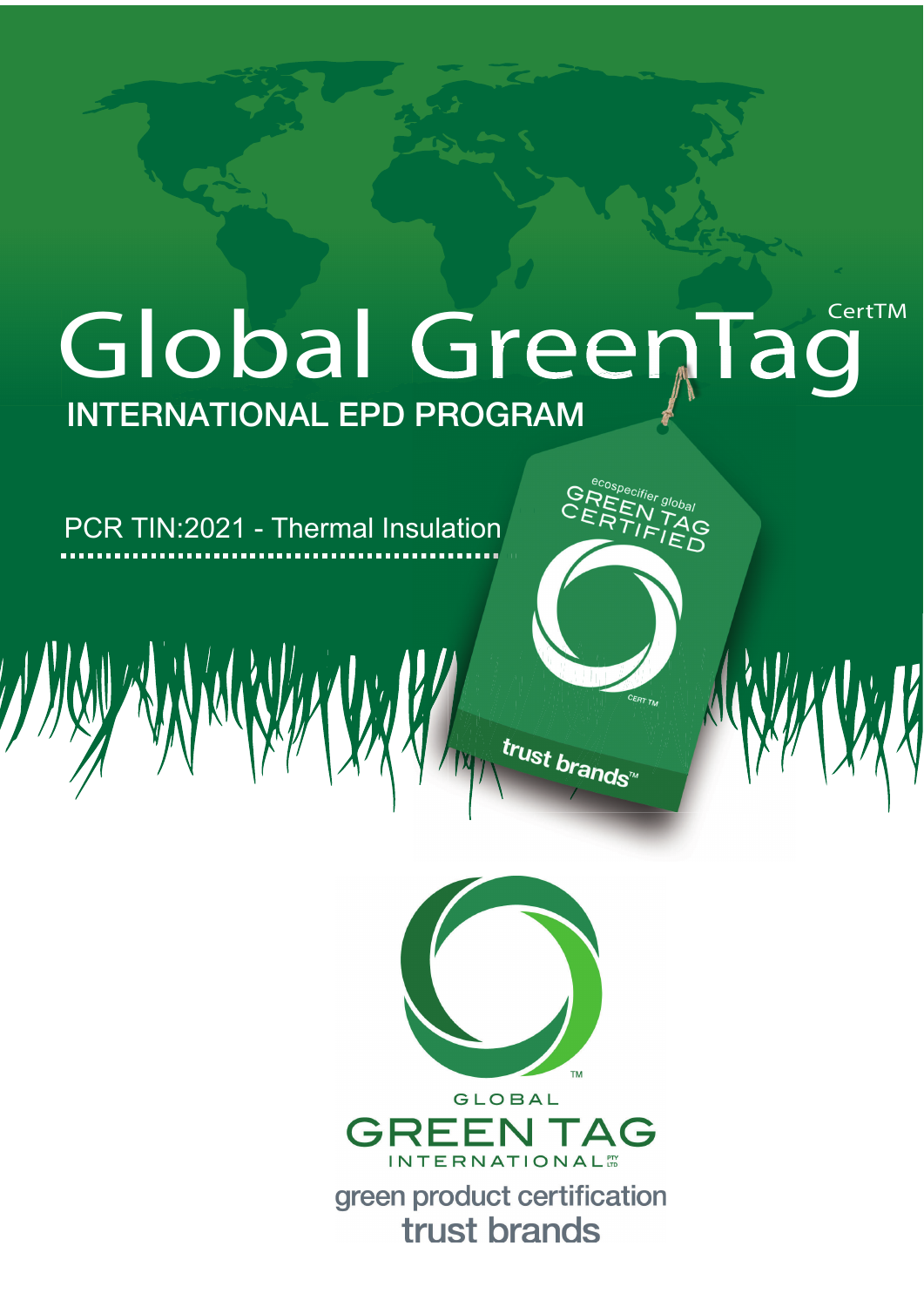## **GLOBAL GREENTAG INTERNATIONAL PTY LTD**

# **ENVIRONMENTAL PRODUCT DECLARATION (EPD) PROGRAM**

**Type III EPDs**

**Compliant to**

**EN 15804 +A2, ISO 14025 and ISO 21930**

**For construction products**

**Sub Product Category Rules (PCR) based on Life Cycle Analysis**

**Thermal Insulation sub PCR 2021 TIN V1**

211010\_PCR\_EN15804SubPCRAI2021ThermalInsulationV1@Evah10October2021\_v33

trust brands<sup>"</sup> Uncontrolled if printed or used outside of GGTI System. Approved: DB 29.03.2019 Page ii of 6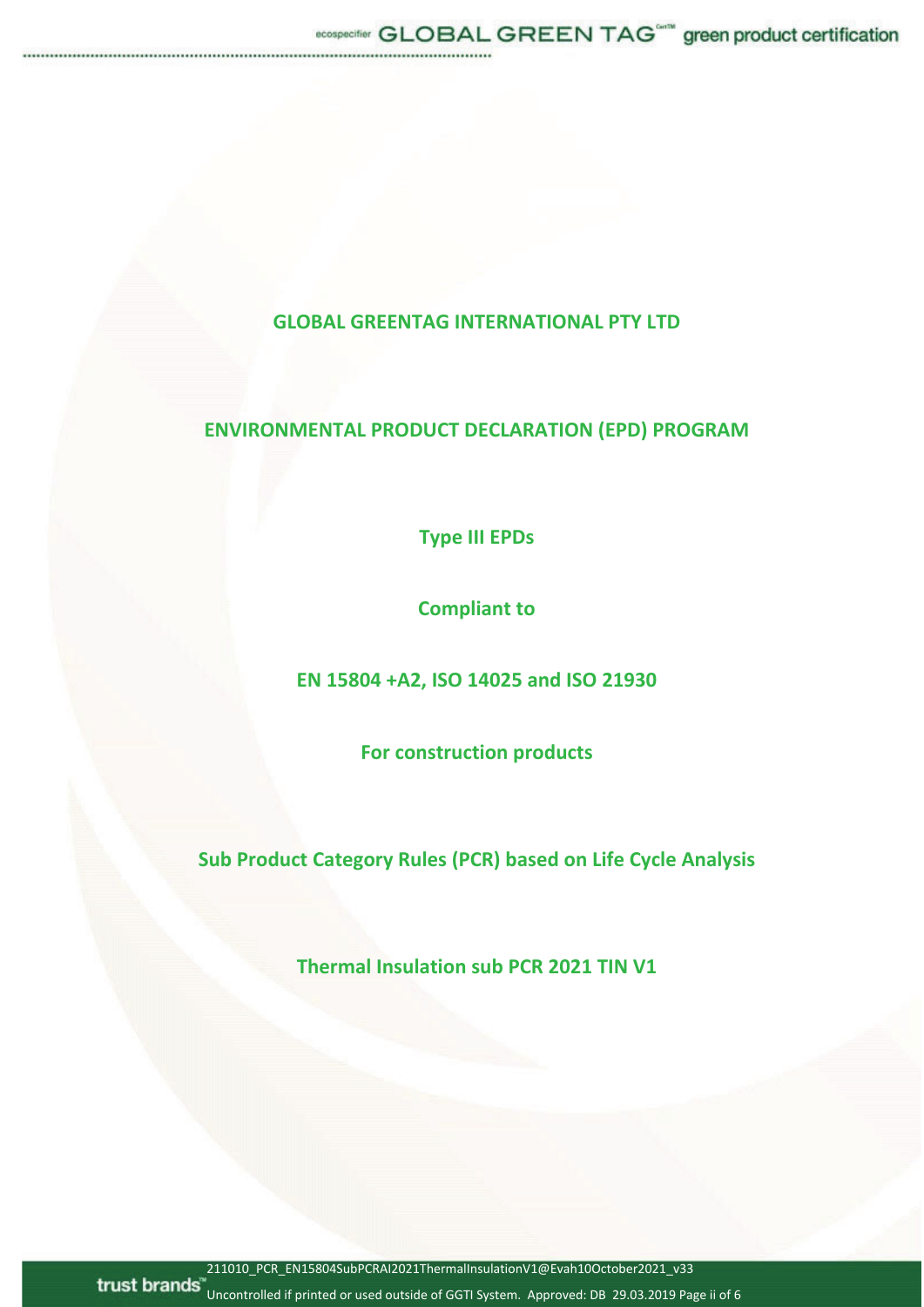### **I. Application**

While CEN standard EN 15804 serves as the core Product Category Rules (PCR)s pertaining to all product categories, this document contains sub PCRs that apply to a particular product category. The former is called the PCR master document and the latter is called the sub PCR. When new product assessments are needed, a sub PCR is developed and new rules defined for that category. As environmental health legislation is enacted, rules in the master document shall be revised with file name and revisions clearly marked so all such PCRs are identifiable for those points in time.

#### **II. Authors**

These product category rules, compiled by Delwyn Jones, Director Sustainability, The Evah Institute a Division of Ecquate Pty Ltd have been customised for this product class by Dr Nana Bortsie-Aryee, Senior Product Assessor, Global GreenTag. Rules were approved for Global GreenTag adoption by David Baggs, Program Director, Global GreenTag International Pty Ltd.

#### **III. Terms of Validity**

- Product Category Rules Thermal Insulation sub PCR 2021 TIN V1
- PCR issue date 10/10/2021 and Period of validity to 10/10/2023

#### **IV. Goal**

.

The intended goal of this sub PCR is a guide for developing EPDs for sets of defined product with specified functionality. Users include specifiers, manufacturers and stakeholders. It is valid for all such defined products and related components according to standards and technical approvals herein.

#### **V. Product Set Definition**

The declared product set includes thermal insulation used for interior applications of all kinds having:

- Cladding, decorating, ceiling, interior walls, flooring functionality including fabrications of:
- Textile, polymer, foam material types formed as
- Fabric, panels, 3D tiles, ceiling tiles, underfloor physical forms etc.

Where relevant specifications must conform to International and Australian Standards including:

- ISO 12576:2001 Insulating material for buildings Conformity;
- AS/NZS 4859.1:2002 Materials for the thermal insulation of buildings, Part 1: General criteria and technical provisions
- AS 3999-2015 Thermal insulation of dwellings Bulk insulation Installation requirements.
- AS 4426-1997 Thermal insulation of pipework, ductwork and equipment Selection, installation and finish
- ISO 13787:2003 building and industrial equipment Determining declared thermal conductivity;
- ISO/WD 17738-1 Exterior insulation and finish systems;
- ISO/AWI 17749 Sheep wool board and mat;
- ISO 12574-2:2008 Cellulose-fibre loose-fill for horizontal applications in ventilated roof spaces;
- ISO 8144:1995 Mineral wool mats for ventilated roof spaces:
- ISO 4898:2010 Rigid cellular plastics -- buildings Specifications;
- ISO 9076-2:2008 Mineral-wool loose-fill for horizontal applications in ventilated roof spaces.

System outcomes and results are declared per R-value/m<sup>2</sup> metric unit and reflect product performance at reference conditions of exposure, strength, wear, temperature and humidity defined by 14025:2006, 6.7.

The functional unit for cradle to grave EPDs e.g. reflects reference conditions for service of:

- 20 years function in commercial and residential sector fitout e.g for sets of mm thick sheets;
- 60 years function in commercial and industrial sector built fabric for sets of kg/m² sheet.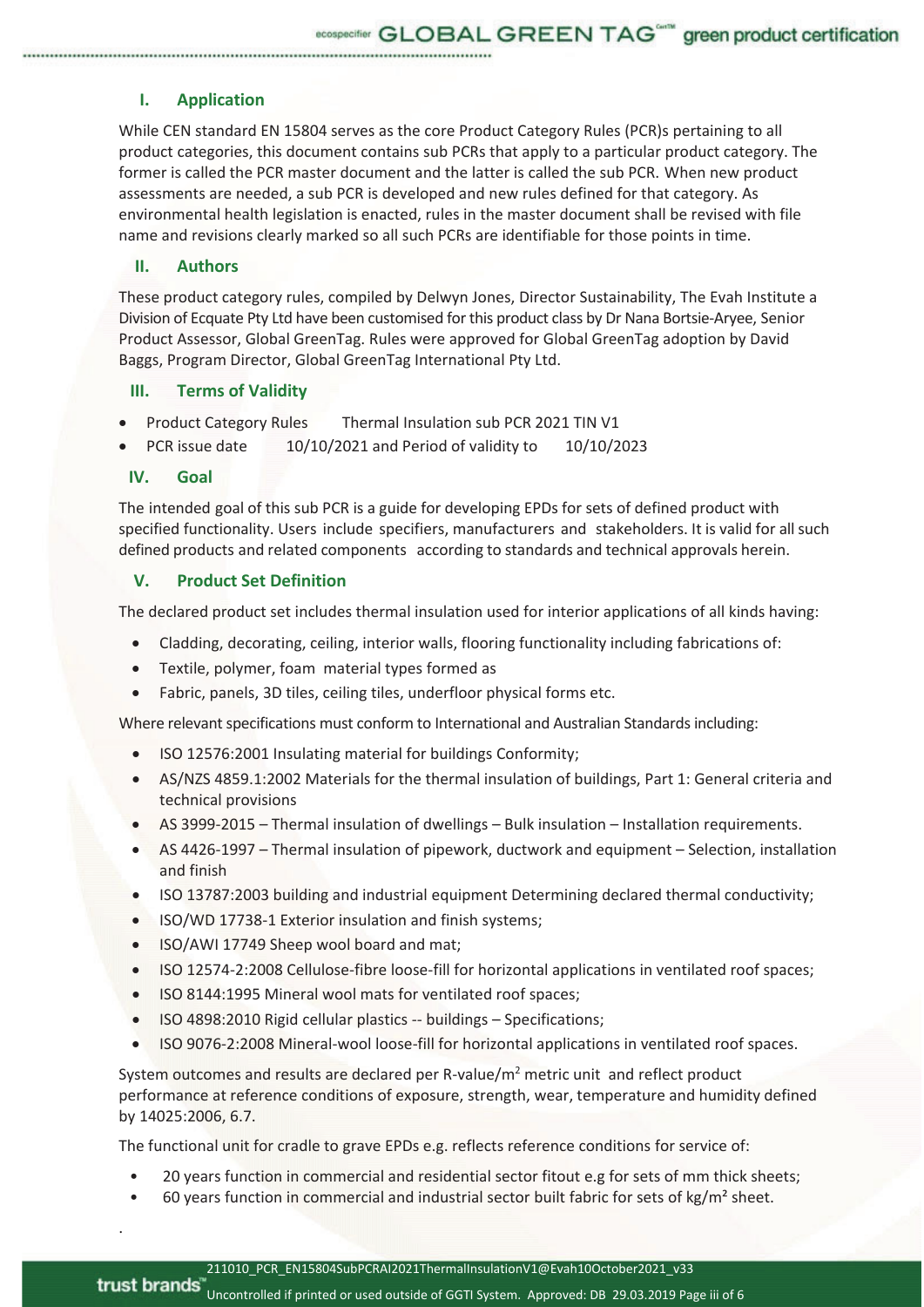#### **VI. Declared Unit**

The declared unit is thermal insulation use /R-value building nett lettable area cradle to gate with options LCA where applicable.

## **VII. Functional Unit**

Here the functional unit is 60 years of thermal insulation use, in commercial, industrial or residential sector buildings/R-value nett lettable area, cradle to grave .

211010\_PCR\_EN15804SubPCRAI2021ThermalInsulationV1@Evah10October2021\_v33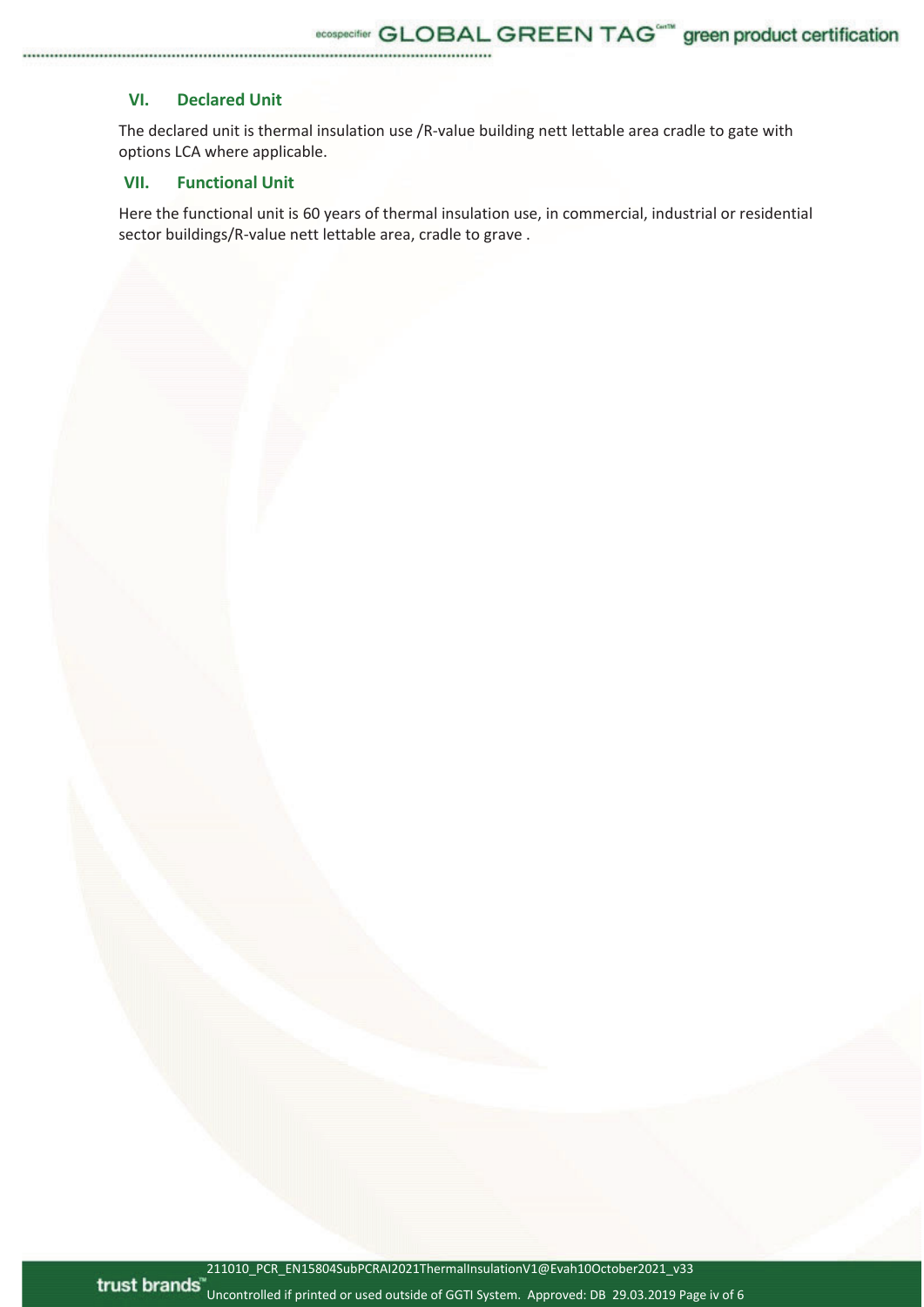#### **Normative References**

AS/NZS 4859.1:2002 Materials for the thermal insulation of buildings, Part 1: General criteria and technical provisions

AS 4426-1997 – Thermal insulation of pipework, ductwork and equipment – Selection, installation and finish

AS 3999-2015 – Thermal insulation of dwellings – Bulk insulation – Installation requirements.

BCA Spec C1.10 Reaction to Fire and BCA section C1.10a Fire Hazard Properties – Floors, Walls and Ceilings;

CENT/TR 15941 - 2010: Sustainability of construction works – Environmental Product Declarations-Methodology for the selection of generic data, CEN

CENT/TR 15942 - 2014: Sustainability of construction works - Environmental Product Declarations-Communication formats: business to business, CEN

CML LCA methodology, Institute of Environmental Sciences (CML), Faculty of Science, University of Leiden, Netherlands

EN 15643-1: 2011: Sustainability of construction works - Sustainability assessment of buildings – Part 1 general framework, CEN

EN 15643-2: 2011: Sustainability of construction works - Sustainability assessment of buildings – Part 2 framework for assessment of environmental performance, CEN

EN 15804: 2012: Sustainability of construction works, Environmental product declarations, European Committee for Standardisation (CEN)

EN15978 - 2011: Sustainability of construction works - Assessment of environmental performance of buildings - Calculation method, European Committee for Standardisation, CEN

ISO 6707-1:2004 Building and civil engineering: Vocabulary Part 1: General terms

ISO 9001:2008 Quality Management Systems Requirements

ISO 14001:2004 Environmental management systems: Requirements with guidance for use

ISO 14004:2004 EMS: General guidelines on principles, systems & support techniques

ISO 14015:2001 EMS: Environmental assessment of sites & organizations (EASO)

ISO 14020:2000 Environmental labels & declarations — General principles

ISO 14024:2009 Environmental labels & declarations -- Type I Principles & procedures

ISO 14025:2006 Environmental labelling & declarations Type III EPDs Principles & procedures

ISO 14031:1999 EM: Environmental performance evaluation: Guidelines

ISO 14040:2006 EM: Life cycle assessment (LCA): Principles & framework, London, BSI, 2006.

ISO 14044:2006 EM: LCA: Requirement & guideline LCI; LCIA Interpretation, London, BSI, 2006.

ISO 14050:2009 Environmental management: Vocabulary

ISO 14064:2006 EM: Greenhouse Gases: Organisation & Project reporting, Validation & verification

ISO 15392:2008 Sustainability in building construction General principles

ISO 15686-1:2011 Buildings & constructed assets Service life planning Part 1: General principles

ISO 15686-2:2012 Buildings & constructed assets Service life (SL) planning Part 2: prediction

ISO 15686-8:2008 Buildings & constructed assets SL planning Part 8: Reference & estimation

ISO 21929-1:2011 Sustainability in building construction Sustainability indicators Part 1 Framework

ISO 21930:2007 Building construction: Sustainability, Environmental declaration of building products

ISO 21931-1:2010 Sustainability in building construction Framework for methods of assessment for environmental performance of construction works Part 1: Buildings

ISO 21932:2013 Sustainability in buildings and civil engineering works -- A review of terminology

Uncontrolled if printed or used outside of GGTI System. Approved: DB 29.03.2019 Page 5 of 6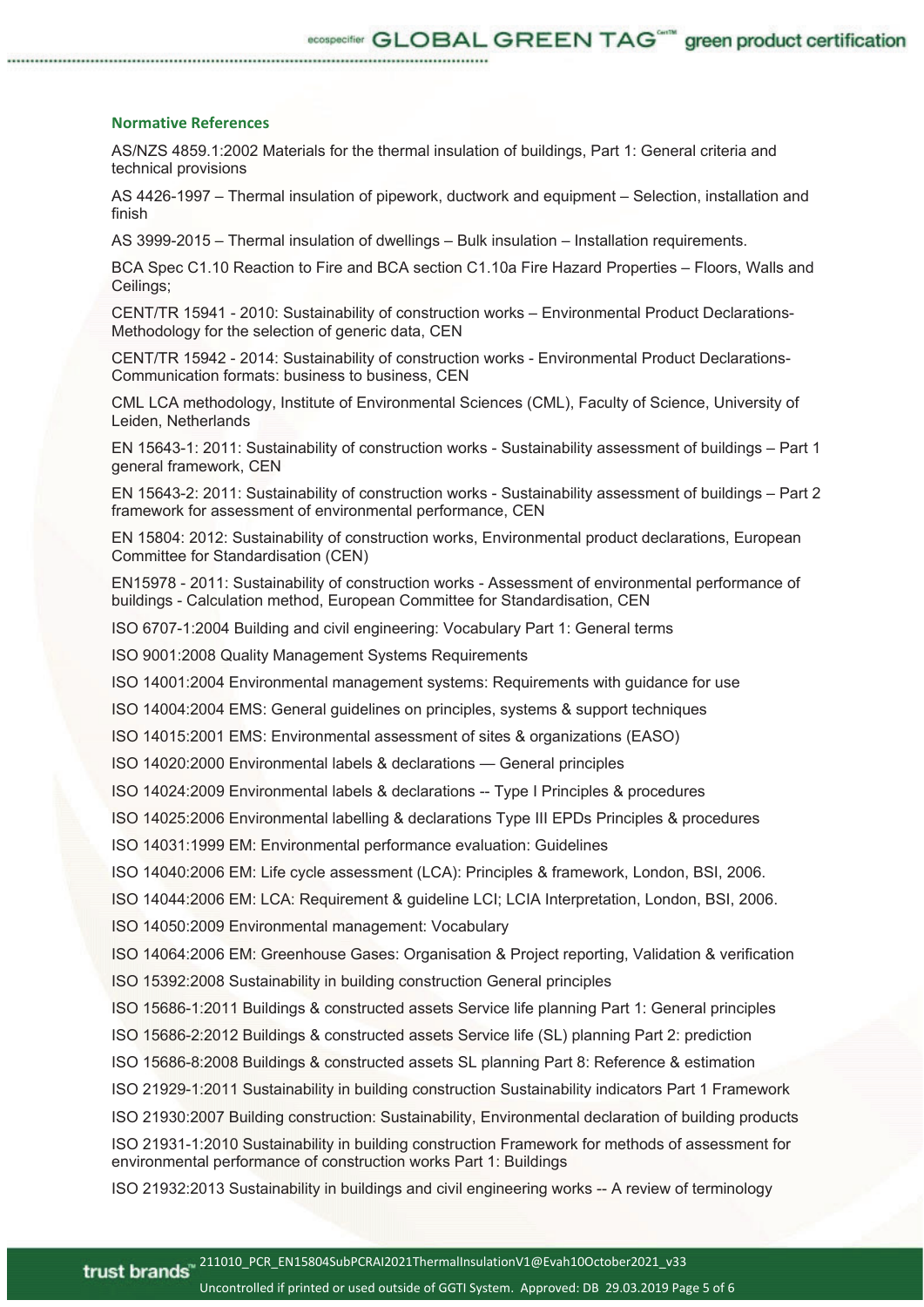#### General References

Australian & New Zealand (ANZECC) Guidelines For Fresh & Marine Water Quality (2000) http://www.environment.gov.au/water/quality/national-water-quality-management-strategy

Basel Convention (2011) Control of Transboundary Movement of Hazardous Waste & Disposal http://www.basel.int/portals/4/basel%20convention/docs/text/baselconventiontext-e.pdf

BRE Global, BRE Environmental Profiles 2013: Product Category Rules for Type III EPD of construction products to EN 15804:2012+A1:2013, PN 514. Watford, BRE, 2014

Boustead (2014) Model 6 LCI database http://www.boustead-consulting.co.uk/publicat.htm USA & UK

EcoInvent (2014) LCI Model 3 database http://www.ecoinvent.ch/ EcoInvent, Switzerland

Evah (2019) LCA Tools, Databases & Methodology at http://www.evah.com.au/tools.html

Franklin Associates (2014) US LCI Database http://www.fal.com/index.html Eastern Research Group US

GreenTag™ Certification (2019) http://www2.ecospecifier.org/services\_offered/greentag\_certification

GreenTag™ (2019) Product Category Rules http://www.globalgreentag.com/greentag-epd-program

Jones D., Mitchell. P. & Watson P. (2004) LCI Database for Australian Commercial Building Material: Report 2001-006-B-15, Sustainable Built Assets, CRC for Construction Innovation

Jones D.G et al. (2009) Chapter 3: Material Environmental LCA in Newton P et al., (eds) Technology, Design & Process Innovation in the Built Environment, Taylor & Francis, UK

IBISWorld (2019) Market Research, http://www.ibisworld.com.au/ IBISWorld Australia

International Energy Agency, Energy Statistics 2018 http://www.iea.org/countries/

Plastics Europe (2019) Portal http://www.plasticseurope.org/plastics-sustainability/eco-profiles.aspx

Pre (2017) SimaPro 8 Software, Netherlands http://www.pre-sustainability.com/simapro-manuals

Myhre et al, 2013, Anthropogenic and Natural Radiative Forcing Chapter 8 in Stocker et al (eds.) Climate Change 2013, AR5 of the IPCC, Cambridge U Press UK. http://www.ipcc.ch/report/ar5/wg1/

Roache S. K. (2012) IMF Report WP/12/115 China's Impact on World Commodity Markets http://www.imf.org/external/pubs/ft/wp/2012/wp12115.pdf International Monetary Fund

UNEP (2014) Persistent Organic Pollutants http://www.chem.unep.ch/pops/ The UN

USLCI (2019) Life-Cycle Inventory Database https://www.lcacommons.gov/nrel/search, USA

U.S. Geological Survey National Minerals (2019) http://minerals.usgs.gov/minerals/pubs/ USA

US EPA (2014) Database of Sources of Environmental Releases of Dioxin like Compounds in U.S http://cfpub.epa.gov/ncea/cfm/recordisplay.cfm?deid=20797 p 1-38, 6-9, USA.